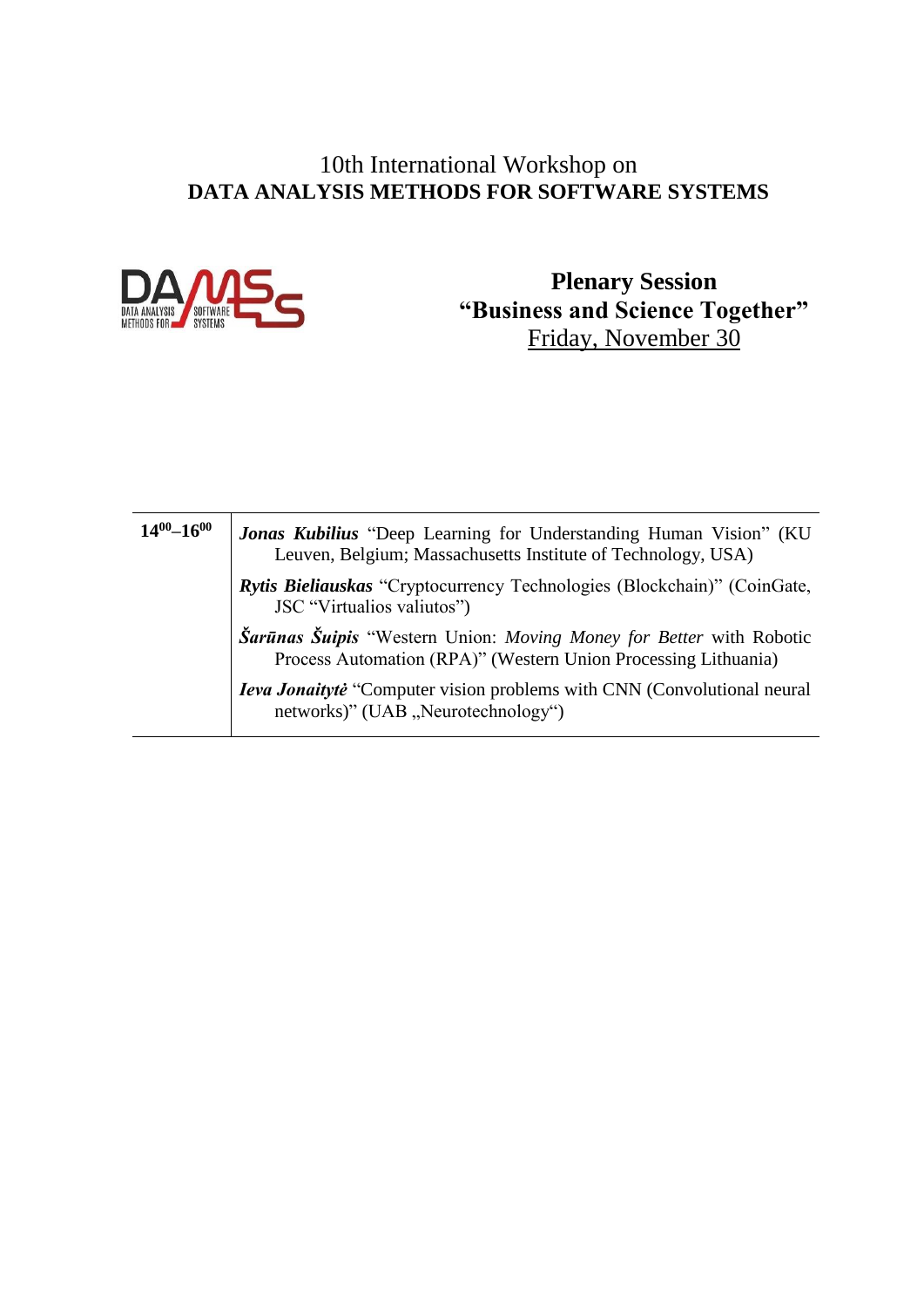## Cryptocurrency Technologies (Blockchain)

R. Bieliauskas

CTO of CoinGate JSC "Virtualios valiutos" *rytis@coingate.com*

Cryptocurrencies are based on a new revolutionary technology called Blockchain. As defined by the Oxford dictionary, Blockchain is "a system in which a record of transactions made in Bitcoin or another cryptocurrency are maintained across several computers that are linked in a peer-to-peer network."

Blockchain is different from traditional computer systems as its security model is not based on hierarchy and limiting access to information or permissions, but on cryptography and mathematical calculations. It allows creating an open-source decentralized platform / protocol like Bitcoin, which is borderless, decentralized, transparent, censorship-resistant, and permissionless. Just like the open Internet enabled not only permissionless access, but also permissionless innovation in Information Technologies, Bitcoin enables permissionless access and innovation in Financial Technologies.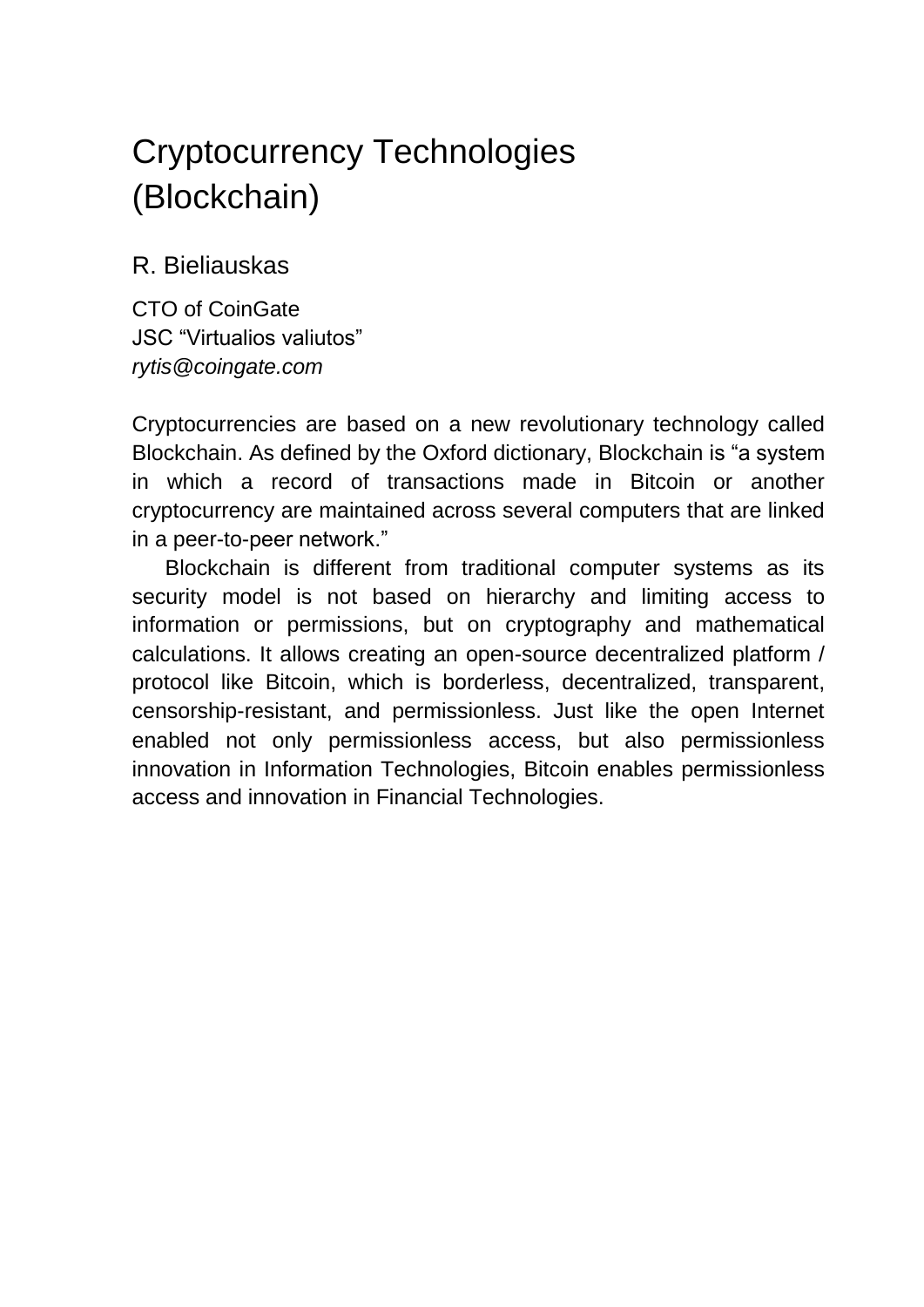### Computer vision problems with CNN (Convolutional neural networks)

### I. Jonaitytė

AI developer Neurotechnology *ievaj@neurotechnology.com*

As a company having 28 years of experience of RnD in biometrics, computer vision and AI we are happy to share our knowledge, examples of problems that we meet and solve in this area. We will present a new approach of developing algorithms without coding, SentiSight.ai platform. This environment for image preprocessing and algorithm training is aimed to enable non-coders to investigate deep learning possibilities for their custom topics and problems. Later on some basics of the used technology will be explained. This will include Convolutional Neural Network algorithm and its usage for a few types of most common tasks: image classification, object detection and image segmentation (finding exact contours of certain areas in the image).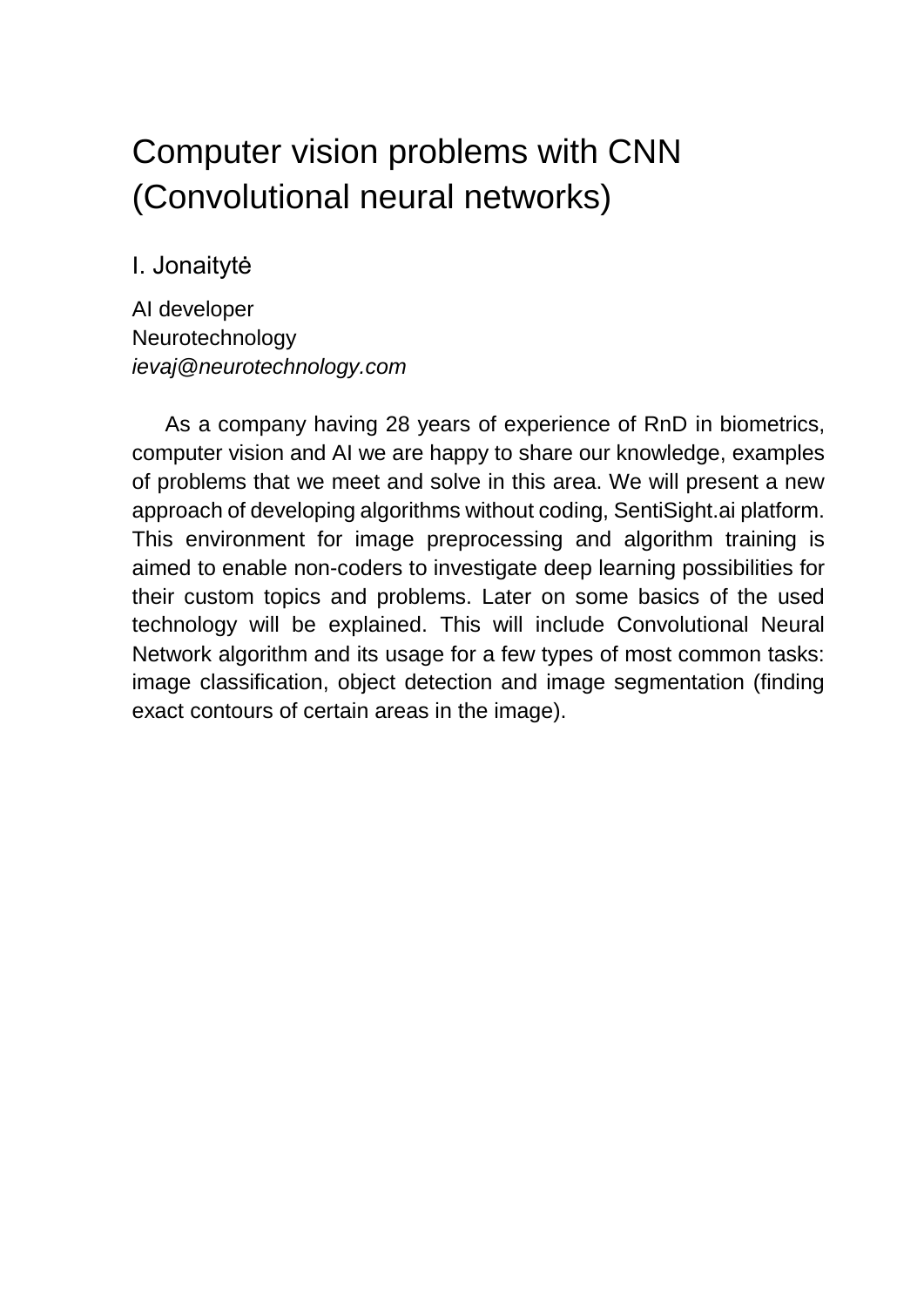## Deep Learning for Understanding Human Vision

 $J$ . Kubilius<sup>1,2</sup>

<sup>1</sup> Brain and Cognition KU Leuven, Belgium <sup>2</sup> McGovern Institute for Brain Research Massachusetts Institute of Technology, USA *jonas.kubilius@kuleuven.be*

How do we recognize what we see? Despite the deceptive ease of perceiving things, explaining how we see turns out to be a supremely difficult task. Only recently advances in computer vision finally brought a class of models, known as deep neural nets, that are capable of matching human and non-human primate performance in several visual perception tasks. Our present aim is to develop these artificial systems further so that they would simultenously (i) predict primate neural and behavioral responses during visual object recognition tasks, (ii) map well onto brain anatomy, and (iii) generalize to novel stimuli similarly to primates. I will first introduce Brain-Score, our composite benchmark for an extensive comparison of deep nets to primate ventral visual stream. Building on the insights gained by performing such benchmarking, I will describe the CORnet family of models that commits to biological realities of the visual cortex. I will further extend our benchmarking to a much wider image set of images, including cartoons and paintings, to test and compare the limits of generalization in humans and machines. Taken together, our approach brings forward a good baseline deep neural network that could serve as a building block towards developing capable artificial cognitive agents.